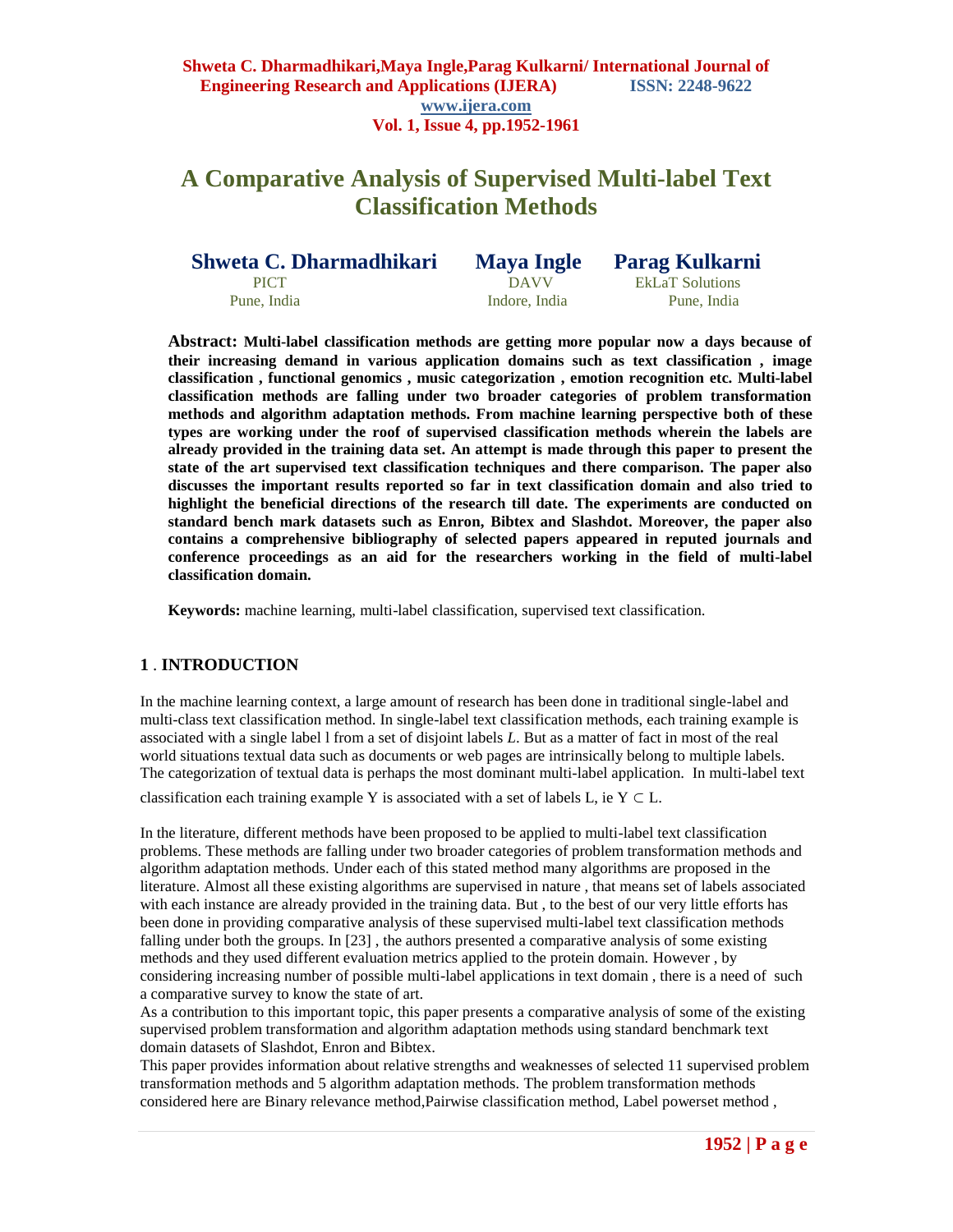# **Shweta C. Dharmadhikari,Maya Ingle,Parag Kulkarni/ International Journal of Engineering Research and Applications (IJERA) ISSN: 2248-9622**

# **www.ijera.com**

## **Vol. 1, Issue 4, pp.1952-1961**

Prunned sets method, Ensembles of pruned sets method, Random k-labelsets method, Ranking by pairwise comparison method, Caliberated label ranking method, Collective multi-label classifier, Metalabeler and classifier chains method.

The algorithm adaptation methods considered here are C4.5 , AdaBoost.MH, AdaBoost.MR, Multilabel k-Nearest Neighbours , Back-Propogation Multi-label Learning(BPMLL).

In addition , these methods are evaluated using different evaluation metrics of multi-label classification under the environment of WEKA[24] , MEKA[23] and MULAN[22] framework and provides the comparative results.

The paper is organized as follows : Section 2  $\&$  3 elaborates about the said problem transformation and algorithm adaptation methods and presents their comparison based on their relative merits and demerits; section 4 presents the description about evaluation measures used for multi-label text classification and results that we obtained through their empirical evaluation; In section 5 we have presented the ideas for future work.

## **2 PROBLEM TRANSFORMATION METHODS**

Problem transformation is the process whereby a multi-label problem is transformed into one or more singlelabel problems. Thus in this scheme, single – label classifiers are employed and their single-label predictions are transformed into a multi-label prediction.

The prime advantage of problem transformation is that it can abstracts away from classifier specifics and be more generally applicable by focusing on issues relevant to all multi-label domains such as modeling label correlations.

Following are the brief descriptions of working methods of various problem transformation methods. Table I enlist all the problem transformation methods described in this paper and also highlights the relative strengths and weaknesses of those.

#### **1] Binary Relevance Method ( BR)**

It is a popular problem transformation method that learns q binary classifiers, one for each label in L . BR transforms any multi-label problem into L binary problems. It is said to follow "one-vs-rest" paradigm. Each binary classifier is then responsible for predicting the association of a single label.[3][4].

#### **2] Pairwise classification method (PW)**

It is a "one-vs-one" paradigm wherein one classifier is associated with each pair of labels. Hence, instead of L binary problems,  $P = L(L-1)/2$  binary problems are formed: one for each pair. Each pairwise problem is made up of examples with which either labels are associated, thus forming a decision boundary for these two labels [1][3].

## **3] Label Powerset Method (LP)**

 It considers each unique set of labels that exists in a multi-label training set as one of the classes of a new single-label classification task. Given a new instance, the single-label classifier of LP outputs the most probable class, which is actually a set of labels. If this classifier can output a probability distribution over all classes, then LP can also rank the labels. The computational complexity of LP depends on the complexity of the base classifier with respect to the number of classes, which is equal to the number of distinct label sets in the training set. It requires as many class labels as in the single-label transformation as there are distinct label sets in the training data [1][3][4].

#### **4] Random k-label sets method(RAkEL)**

The random k-labelsets (RA*k*EL) method [6] constructs an ensemble of LP classifiers. Each LP classifier is trained using a different small random subset of the set of labels. This way RA*k*EL manages to take label correlations into account, while avoiding LP"s problems. A ranking of the labels is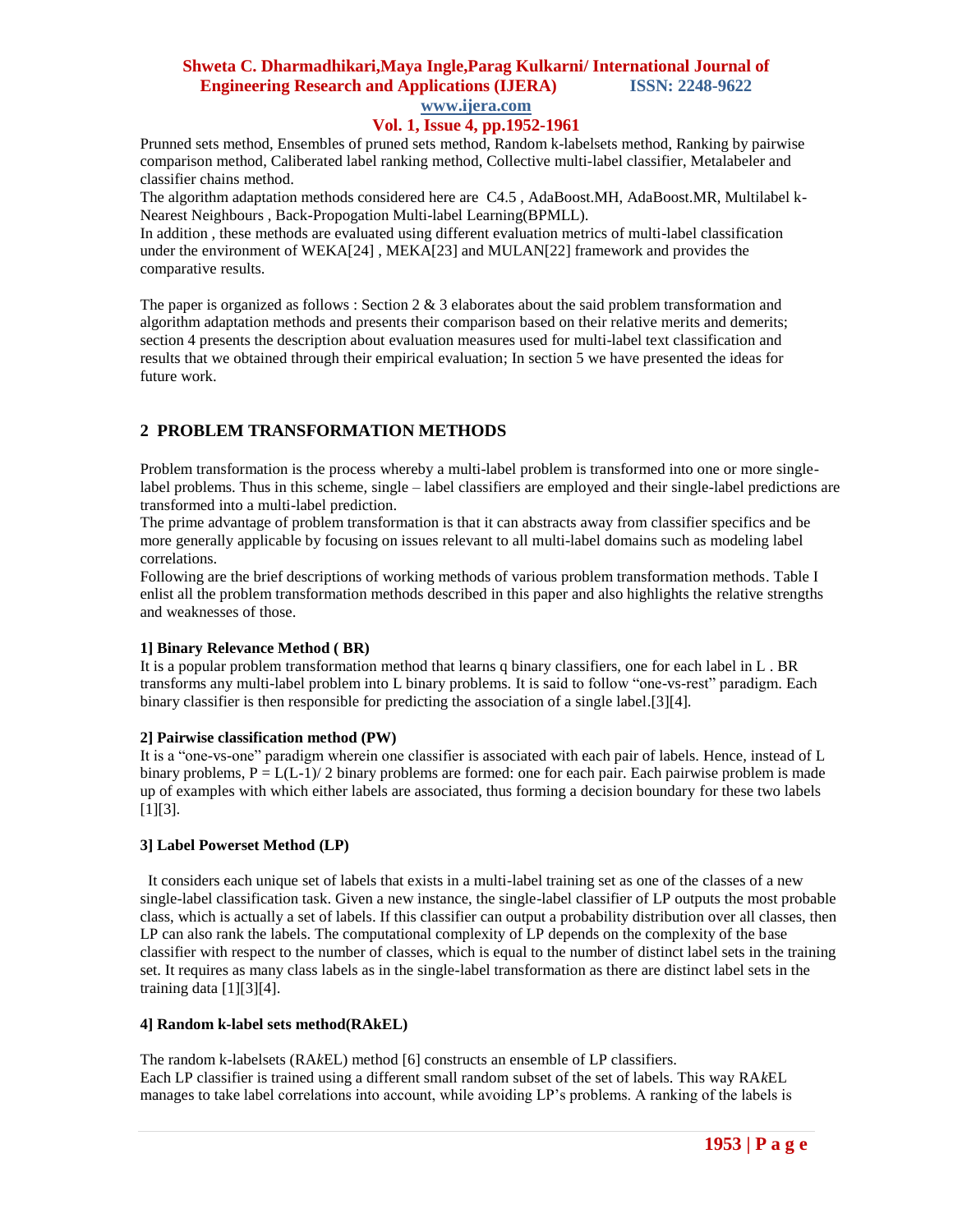produced by averaging the zero one predictions of each model per considered label. Thresholding is then used to produce a bipartition as well.

| <b>Method</b> | <b>Merits</b>                                                                                                                                                         | <b>Demerits</b>                                                                                                                                                                                                                                                |
|---------------|-----------------------------------------------------------------------------------------------------------------------------------------------------------------------|----------------------------------------------------------------------------------------------------------------------------------------------------------------------------------------------------------------------------------------------------------------|
| <b>BR</b>     | conceptually simple and relatively fast,                                                                                                                              | *It does not explicitly model label cor-relations.<br>* It can also be affected by class-imbalance.                                                                                                                                                            |
| PW            | conceptually simple                                                                                                                                                   | * Time complexity is an issue for PW: it is quadratic with<br>respect to the number of labels.<br>*This method is criticized for not dealing well with<br>overlapping labels and struggling to establish disjoint<br>assignments<br>in the multi-label context |
| LP            | can take into account label correlations                                                                                                                              | *Can also be computationally complex<br>*Leads to overfitting of the training data.                                                                                                                                                                            |
| <b>PS</b>     | *Run much faster.<br>*It can form new label sets at classification<br>time, and in this way handles irregular labeling,<br>*Can take into account label correlations. | A disadvantage, however, is the reliance on prediction<br>confidence<br>distributions of the base classifier.                                                                                                                                                  |
| <b>EPS</b>    | *Provides increased predictive performance.<br>*It allows parallelism<br>*These are scalable                                                                          | Cannot utilize available unlabeled data for classification                                                                                                                                                                                                     |
| <b>RAKEL</b>  | *Computationally simpler<br>*More predictive capability<br>*Can take into account label correlations.                                                                 | * More time complexity<br>* Cannot utilize available unlabeled data for<br>classification.                                                                                                                                                                     |
| <b>RPC</b>    | $*$ It is more flexible<br>*It also covers absolute preferences while giving<br>ranking.                                                                              | *Takes more prediction time and storage capacity                                                                                                                                                                                                               |
| CLR           | *It deals with multilabel classification as well as<br>ranking.<br>*It can be generalized                                                                             | *Computationally expensive.<br>*Cannot utilize available unlabeled data for classification                                                                                                                                                                     |
| <b>CML</b>    | Taking into account label co-occurances.                                                                                                                              | It is restricted to pair of labels. It cannot able to model<br>unlabeled data.                                                                                                                                                                                 |
| <b>ML</b>     | *It works efficiently for large scale datasets.<br>*It does not require much cross-validation phase                                                                   | *It lacks flexibility to be tuned for user-specified<br>precision/recall levels.<br>*Cannot utilize available unlabeled data for classification.                                                                                                               |
| CC            | *Provides increased predictive performance<br>* It is scalable, can work with any type of base<br>classifier.                                                         | Cannot utilize available unlabeled data for classification                                                                                                                                                                                                     |

## **TABLE I COMPARISON BETWEEN PROBLEM TRANSFORMATION METHODS**

## **5] Ranking by pair wise comparison (RPC)**

Ranking by pairwise comparison (RPC) [7] transforms the multi-label dataset into 2 binary label datasets, one for each pair of labels. Each dataset contains those examples of *D* that are annotated by at least one of the two corresponding labels, but not both. A binary classifier that learns to discriminate between the two labels, is trained from each of these data sets. Given a new instance, all binary classifiers are invoked, and a ranking is obtained by counting the votes received by each label.

## **6] Caliberated label ranking (CLR)**

Calibrated label ranking (CLR) [9] extends RPC by introducing an additional virtual label, which acts as a natural breaking point of the ranking into relevant and irrelevant sets of labels. This way, CLR manages to solve the complete MLR task. The binary models that learn to discriminate between the virtual label and each of the other labels, correspond to the models of BR. This occurs, because each example that is annotated with a given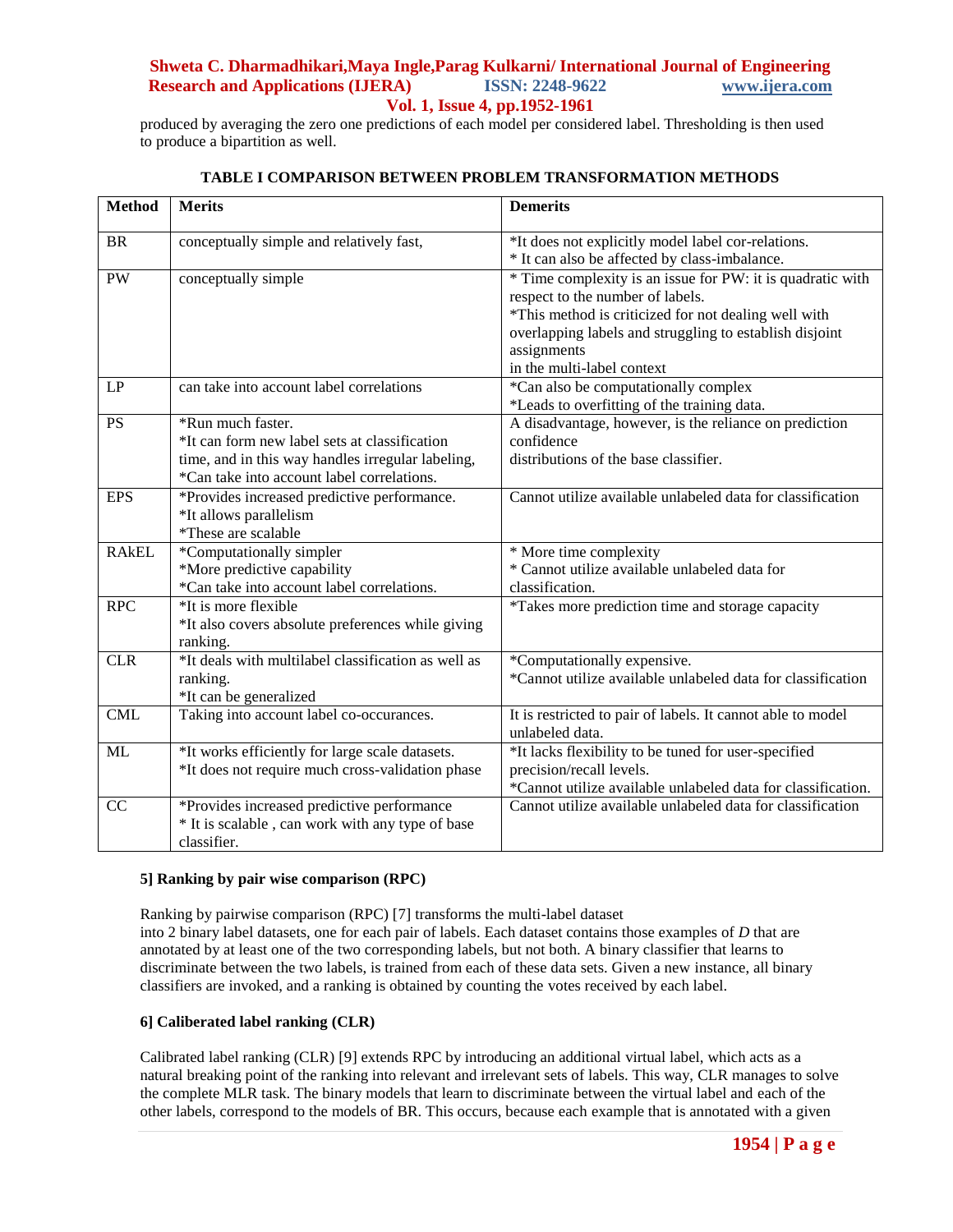label is considered as positive for this label and negative for the virtual label, while each example that is not annotated with a label is considered negative for it and positive for the virtual label.

#### **7] Instance Differentiation algorithm (INSDIF)**

The INSDIF algorithm [10] computes a prototype vector for each label, by averaging all instances of the training set that belong to this label. After that, every instance is transformed to a bag of *q* instances, each equal to the difference between the initial instance and one of the prototype vectors. A two level classification strategy is then employed to learn form the transformed data set.

#### **8] Collective Multi-label classifier(CML)**

This method attempts to capture co-occurrence patterns among labels .This classification model learns parameters for pair of labels [14]. This method uses conditional random field for representation of dependencies among the output variables.

#### **9] Metalabeler (ML)**

This method obtains the ranking of class membership for each data instance ,and predict the number of top classes from the obtained ranking[19]. This method uses the One-vs-Rest SVM for ranking purpose. The scores obtained from each binary SVM are used to get ranking of the class membership[23]. Then it constructs a meta model to predict the

## **10] Classifier Chains [CC]**

It involves │L│ binary classifiers. These are linked along a chain where each classifier deals with the binary relevance problem associated with label  $l_i \in L$ . The feature space of each link in the chain is extended with the 0/1 label associations of all previous links [4].

## **11] Pruned Sets Method [PS]**

This method is improvement in label –combination method (LC). It treats sets of labels as a single label. This method takes into account the correlations between the class labels. It contains pruning step and sub sampling step. The pruning step removes infrequently occurring label sets from the training data. In sub sampling step it subsamples the label sets which occur frequently in the training data [3][4].

## **12] Ensembles of Pruned Sets [ EPS]**

This method uses a Pruned Sets method in an ensemble framework, and uses a voting scheme to produce the prediction confidences. It provides a powerful and general framework. EPS"s training algorithm can be used with any multi-label-capable classifier [7].

## **3 ALGORITHM ADAPTATION METHODS**

## **1] C4.5**

This algorithm is based on successful decision tree algorithm. It was adapted in 2001 to handle multi-label data.The output of C4.5 is a decision tree which is constructed from top-down manner [12]. In this tree, for each node attribute which best classifies remaining training examples is chosen. In specific multiple labels were allowed at the leaves of the tree. For this, entropy calculation formula is modified as follows: **q** and the state of the state of the state of the state of the state of the state of the state of the state of the state of the state of the state of the state of the state of the state of the state of the state of the st

Entropy(D) = -  $\sum$  (p( $\lambda_i$ )logp( $\lambda_i$ ) + q( $\lambda_i$ )logq( $\lambda_i$ ))

where  $p(\lambda_j)$  = relative frequency of class  $\lambda_j$  and  $q(\lambda_j) = 1 - p(\lambda_j)$ .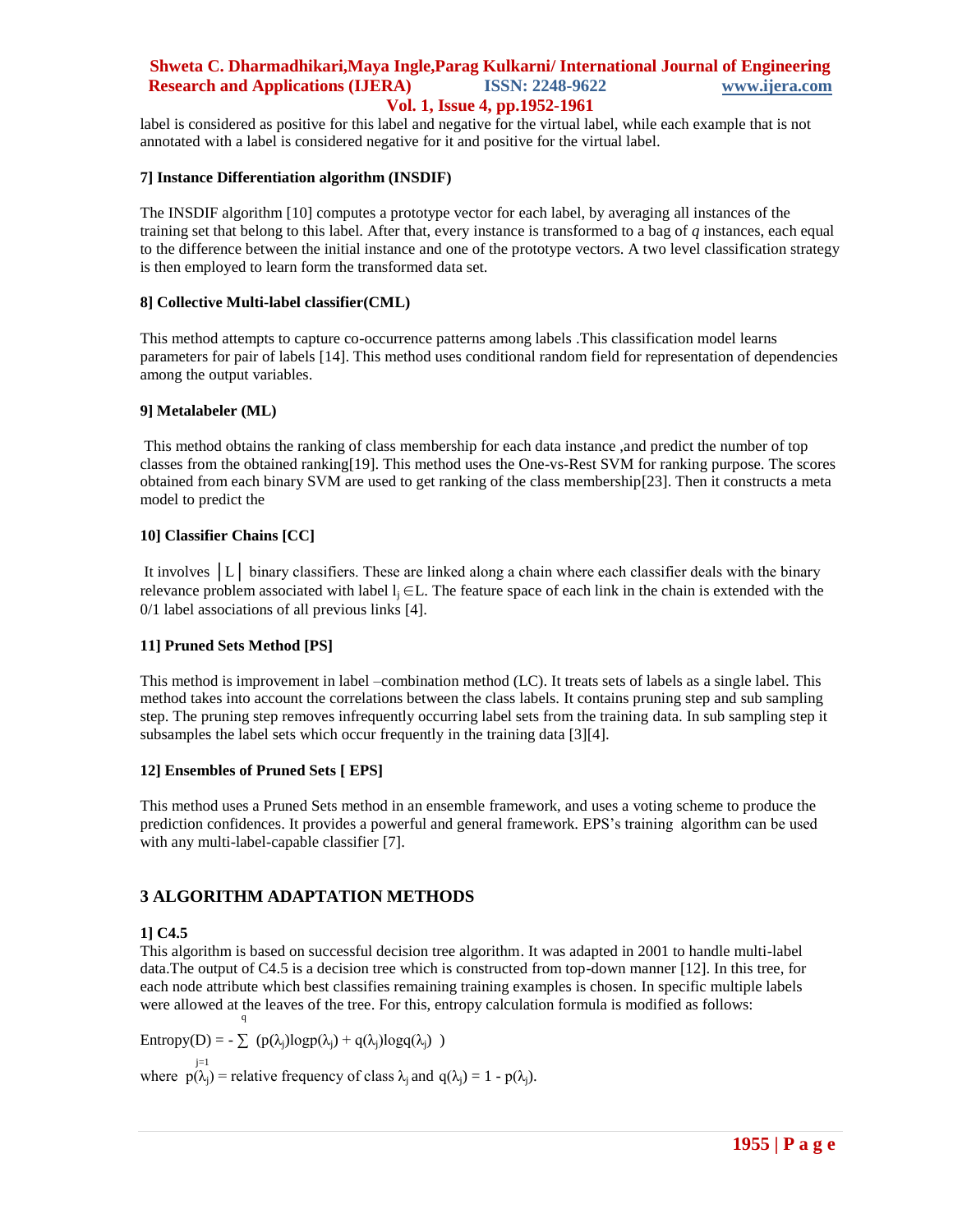## **2] Support Vector Machine with Heterogeneous Feature Kernel** (**SVM-HF**)

This method exploits relationship among the classes. It enhances the basic purely text based SVM learner by augmenting the feature set with |C| extra features, one for each label in the dataset. The cyclic dependency between features and labels is resolved iteratively .Cosine similarity measure is used to calculate the similarity between two documents [5].

## **3] AdaBoost.MH & AdaBoost.MR**

These are two extensions of AdaBoost for multi-label data.In this purpose of using concept of boosting is to find a highly accurate classification rule by combining many weak or base hypotheses, each of which may be moderately accurate. AdaBoost.MH is designed to minimize Hamming loss. In this approach , the goal of the learning algorithm is to predict all of the correct labels[9]. Thus , the learned classifier is evaluated in terms of its ability to predict approximation of the set of labels associated with the given document. AdaBoost.MR is designed to find hypothesis which places the correct labels at the top of ranking.

| <b>Method</b>  | <b>Merits</b>                                     | <b>Demerits</b>                                   |
|----------------|---------------------------------------------------|---------------------------------------------------|
| C4.5           | *It allows to choose such attributes which splits | *It does not take into account the correlation    |
|                | the data in the most informative way.             | among the classes.                                |
|                | *It offers easy learnability                      | *It cannot able to utilize the unlabeled data for |
|                |                                                   | classification.                                   |
| AdaBoost.MH&   | *Improved accuracy and minimization of            | *Attempts for generalization results into         |
| AdaBoost.MR    | Hamming loss error.                               | decrease in performance.                          |
|                |                                                   | *Cannot utilize unlabeled data for                |
|                |                                                   | classification.                                   |
| ML-kNN         | *Improved performance as compared to other        | * Cannot utilize unlabeled data for               |
|                | algorithms in terms of hamming loss, ranking      | classification.                                   |
|                | loss and coverage.                                |                                                   |
|                | *Can work well on image as well as textual data.  |                                                   |
| Back-          | *Outperforms other counterpart in term of         | *Computational complexity in training phase       |
| propogation    | ranking loss.                                     | is high because of use of neural networks.        |
| algorithm for  | *Gives better generalization capability to        | *Cannot able to utilize unlabeled data for        |
| multilabel     | learning system.                                  | classification.                                   |
| $learning(BP-$ | *Time cost of making predictions based on the     |                                                   |
| MLL)           | trained model is trivial.                         |                                                   |
| <b>SVM-HF</b>  | *Take into account correlation among classes.     | Accuracy reduces with consideration of            |
|                | *Significant improvement in accuracy for          | unlabeled data                                    |
|                | multilabel data.                                  |                                                   |

## **TABLE II COMPARISON BETWEEN ALGORITHM ADAPTATION METHODS**

## **4] Multi-label k- Nearest Neighbours (ML-kNN)**

This approach extends the KNN lazy learning algorithm using a Bayesian approach. It uses the maximum a posteriori principle in order to determine the label set of the test instance, based on prior and posterior probabilities for the frequency of each label within the k nearest neighbours [22]. In this Euclidean metric is used to measure distances between instances.

## **5] Back-propogation algorithm for multilabel learning(BP-MLL)**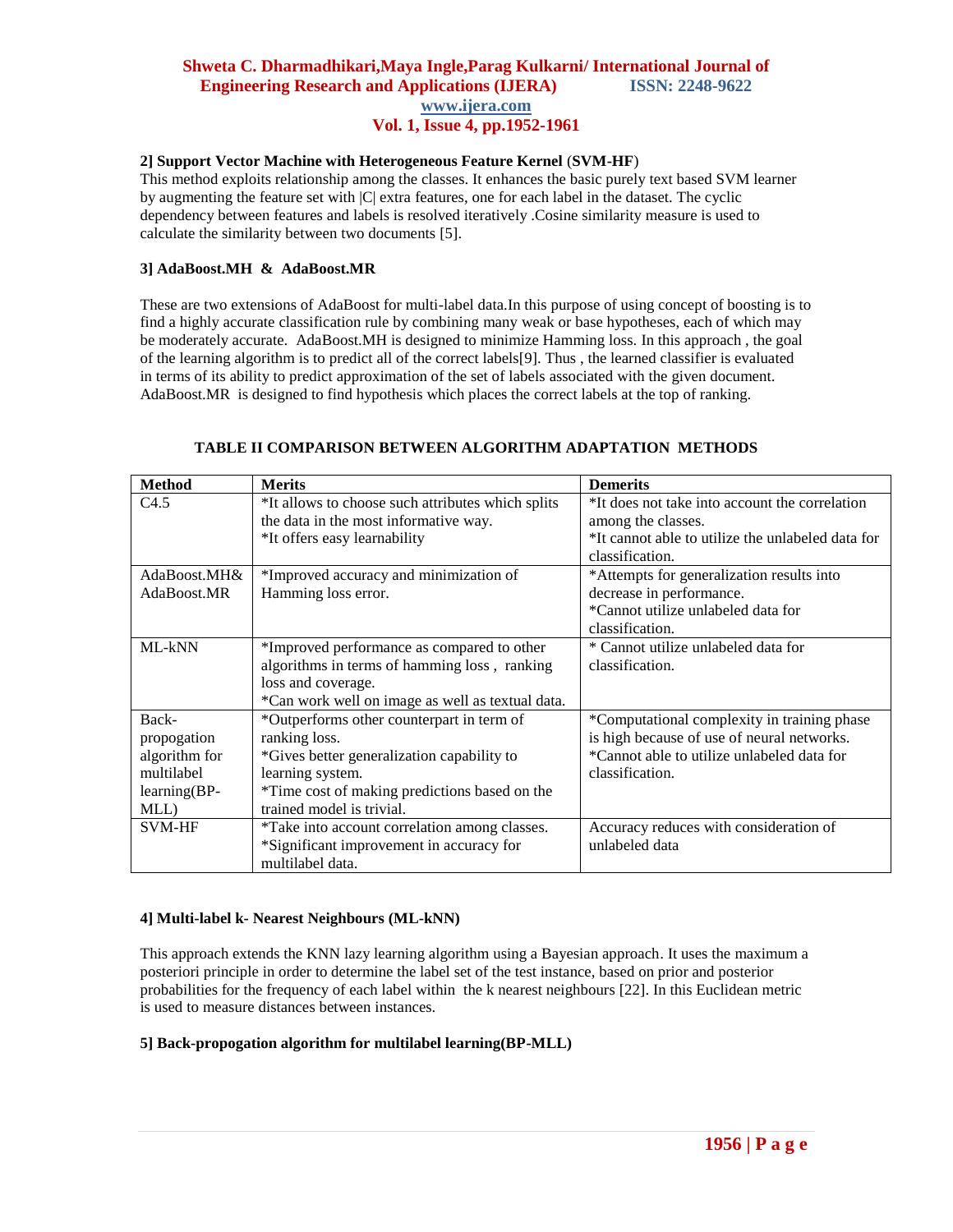## **Shweta C. Dharmadhikari,Maya Ingle,Parag Kulkarni/ International Journal of Engineering Research and Applications (IJERA) ISSN: 2248-9622**

**www.ijera.com**

## **Vol. 1, Issue 4, pp.1952-1961**

It is the first multi-label neural network algorithm[8][10]. It is derived from the backpropogation algorithm through replacing its error function with new function defined to capture the characteristics of multi-label learning.

## **4 EXPERIMENTS**

This section presents the results obtained from this empirical study. The next three subsection will present the evaluation measures used, dataset information and results for the problem transformation and algorithm adaptation methods.

## **4.1 EVALUATION MEASURES**

In a multi-label text classification problem an example may be associated with set of labels therefore classification of an example may be partially correct or partially incorrect[1][3]. This can happen when a classifier correctly assigns an example to at least one of the labels it belongs to, but does not assign to all labels it belongs to. Also, a classifier could also assign to an example to one or more labels it does not belong to [2][5].

The commonly used performance evaluation measures for multi-label classifiers are broadly categorized in two groups namely bipartition-based and ranking-based [3]. Bipartition-based measures are again having two types called examples-based measures and label-based measure[1][4]. Example-based measures evaluate bipartition over all the examples of the evaluation dataset. Label-based measures decomposes the evaluation process into the separate evaluations for each label. Whereas the ranking-based measures evaluate ranking with respect to the ground truth of multi-label dataset.

However, for the definitions of these measures, let an evaluation dataset of multi-label examples be denoted as  $(x_i, y_i)$ ,  $i = 1$  to N,  $y_i \subseteq L$ , is the set of true labels and L={x<sub>i</sub> j =, m} is the set of all labels. Given an examples x , the set of labels that are predicted by an multi-label method is denoted as z. while the rank predicted for a label is denoted as  $Z_i$ , the most relevant label receives the highest rank(1), while the least relevant one receives the lowest rank(M)[13].

Example based measures includes Exact match (accuracy), Hamming loss, Precision ,Recall, F-measure. Label based measure includes macro-averaging and micro-averaging. Whereas ranking based measures includes oneerror , coverage and average precision, log-loss.

We evaluated the said algorithms by measuring values of some of the representatives from above measuring techniques. This includes Accuracy , Example based accuracy that is Exact-match, F-measure and log loss.

**Exact Match :** It is the accuracy measure in the example based scheme. It is computed as :

**EXAMPLE 2** 
$$
\frac{1}{N} \sum_{i=1}^{N} 1yi = yi
$$

**F-Measure**: F-measure is a combination of precision and recall. It is the harmonic average of the two metrics and it is used as an aggregated performance score.

 **F-Measure** = 2.0 x precision x recall  $precision + recall$ 

$$
\textbf{F-Measure} = \frac{1}{N} \sum_{i=1}^{N} \frac{2[Y_i \cap Z_i]}{[Z_i] - [Y_i]}
$$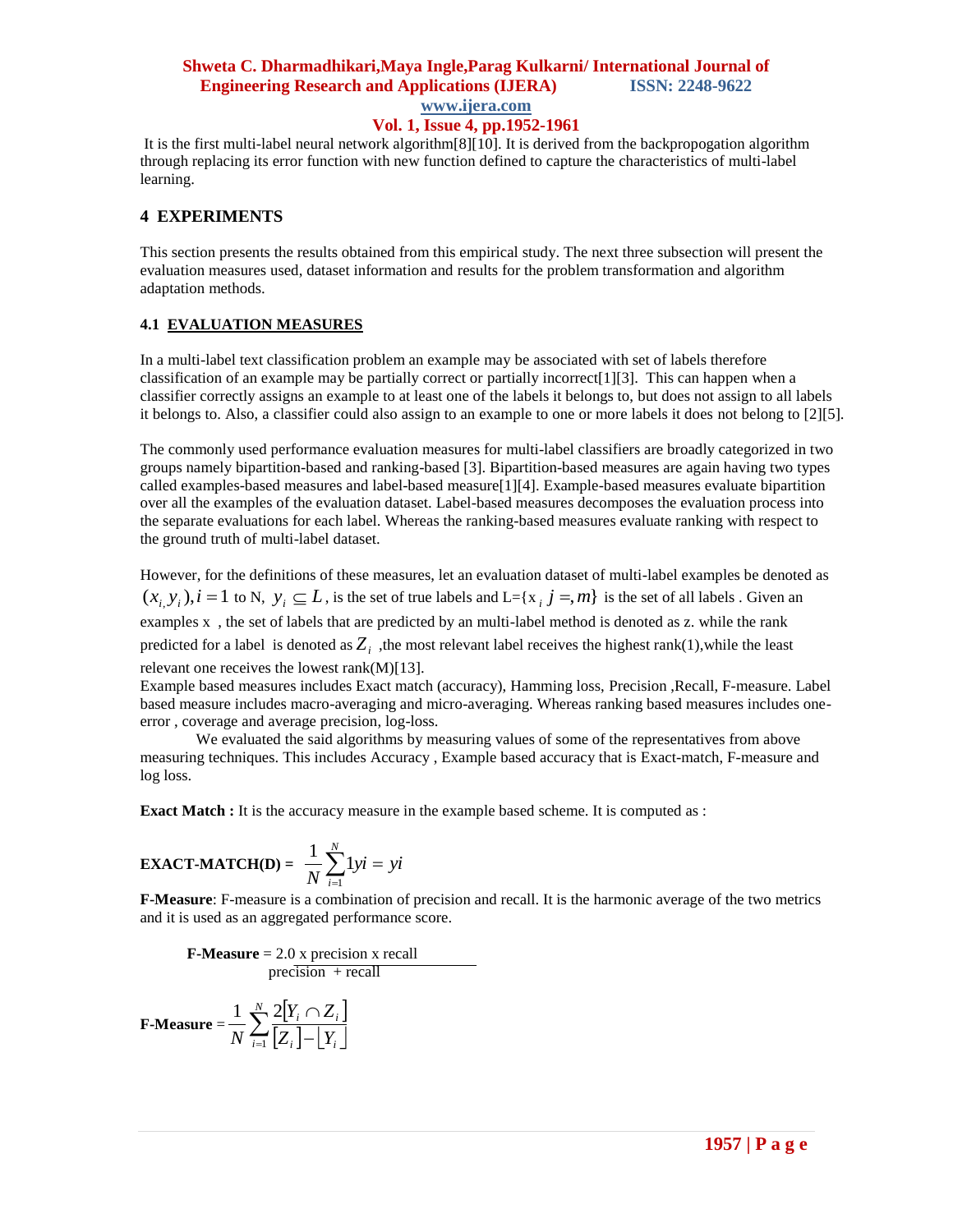**Accuracy**: This measure is proposed by Godbole and Sarawagi in [5] which is independent of example – based and label – based accuracy measures. It is now a days most popular multi-label accuracy measure. It symmetrically measures how close  $y_i$  is to  $Z_i$ . It is the ratio of the size of the union and intersection of the predicted and actual label sets, taken for each example and averaged over the number of examples.

$$
\text{Accuracy} = \frac{1}{N} \sum_{i=1}^{N} \left[ \frac{Y_i \cap Z_i}{Y_i \cup Z_i} \right]
$$

**Log-Loss:** This measure is introduced by Jeese Read [4] to overcome some of the limitations of the ranking loss measures. Under this each label error is graded by the confidence at which it was predicted. It also takes into account label relevances at the time of predictions.

$$
LOG\text{-}LOSS(D) = \frac{1}{NL} \sum_{i=1}^{N} \sum_{j=1}^{L} \min(-LOG - LOSS(wj, yj), \ln(N))
$$

#### **4.2 Datasets**

We have used three different multi-label datasets namely Slashdot , Enron and Bibtex for the experimentation purpose. Their statistics is described in nutshell in table III.

Enron dataset contains email messages. It is a subset of about 1700 labeled email messages[22]. BibTeX data set contains metadata for the bibtex items like the title of the paper, the authors, etc. Slashdot dataset contains article titles and partial blurbs mined from Slashdot.org[23].

| <b>Dataset</b> | <b>Examples</b> | <b>Labels</b> | <b>Attributes</b> |
|----------------|-----------------|---------------|-------------------|
| Slashdot       | 3782            | つつ            | 500               |
| Enron          | 1702            | 53            | 1001              |
| <b>Bibtex</b>  | 7395            | 159           | 1836              |

**TABLE III : STATISTICS OF DATASETS**

#### **4.3 Experimental Results**

 We evaluated all algorithms under a WEKA-based [24] framework running under Java JDK 1.6 with the libraries of MEKA and Mulan [22][23]. Experiments are run on 32 bit machines with 1.3 GHz clock speed, allowing up to 2 GB RAM per iteration.

For getting results of problem transformation methods we have used Support Vector Machines as the base classifier using WEKA"s SMO implementation with default parameters. Ensemble iterations are set to 10 for EPS. Evaluation is done in the form of  $5 \times 2$  fold cross validation on each dataset. Train:test split used is 60:40.

 Under the problem transformation methods we have tested the results for few representatives from above given 11 methods. This includes BR which is the basic one , CLR is based on label pairing with ranking approach, Metalabeler which supports large datasets, CC  $\&$  PS which are advanced ones and also takes into account label correlations , EPS which is advanced one and uses approach of ensembles of classifiers. The results obtained under above stated evaluation measures are given in Table IV.

Under the algorithm adaptation methods we have tested the results for above stated five methods namely C4.5, AdaBoost.MH & AdaBoost.MR , ML-kNN , BP-MLL and SVM-HF. The results obtained under above stated evaluation measures are given in Table V.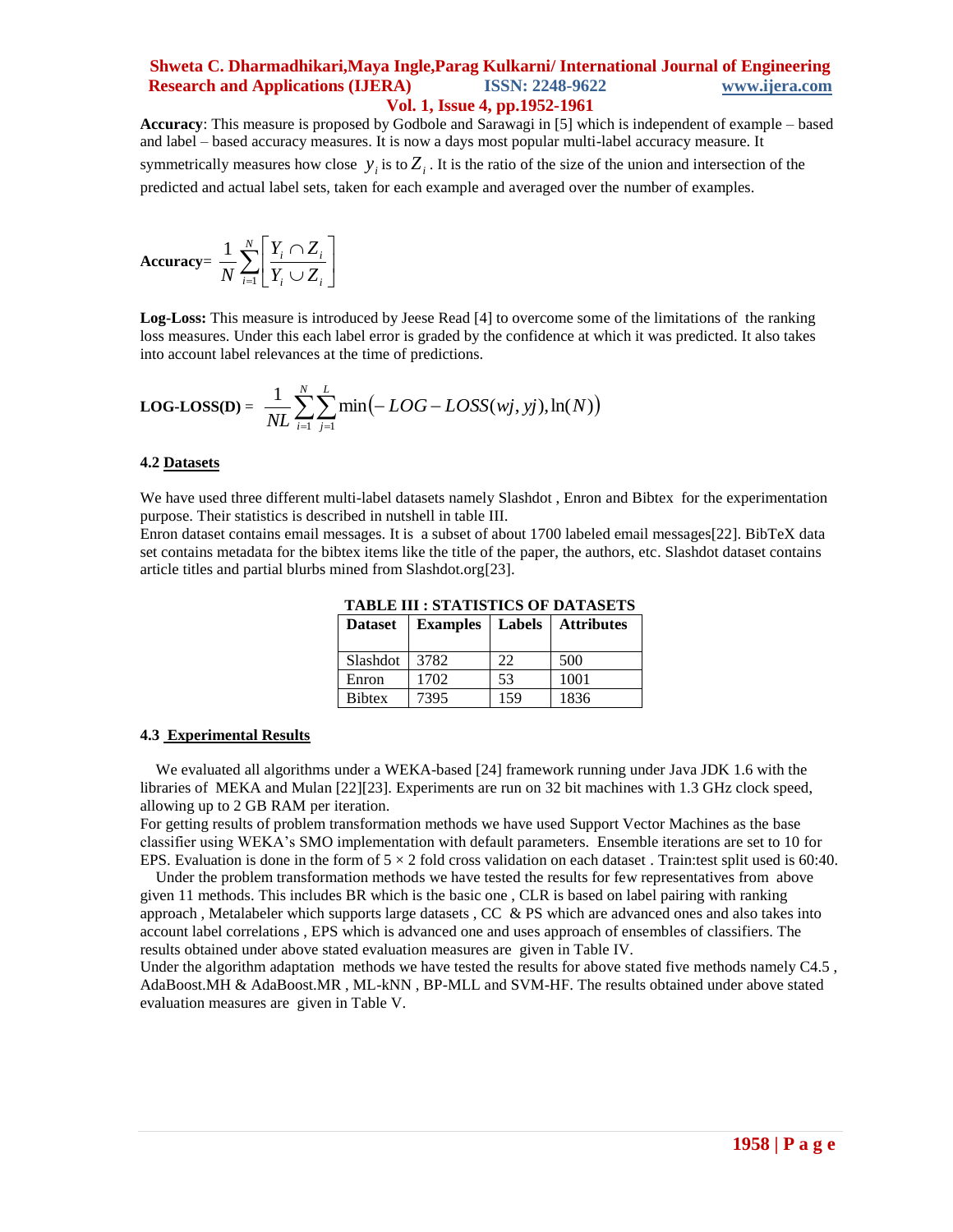# **TABLE IV RESULTS OF PROBLEM TRANSFORMATION METHODS**

| Dataset: Slashdot      |                 |                    |                 |                 |  |
|------------------------|-----------------|--------------------|-----------------|-----------------|--|
| <b>Algorithm</b>       | <b>Accuracy</b> | <b>Exact Match</b> | F1 Macro        | <b>Log Loss</b> |  |
| BR                     | 0.43            | 0.34               | 0.34            | 6.4             |  |
| <b>RAKEL</b>           | 0.52            | 0.41               | 0.35            | 5.6             |  |
| <b>METALABELER</b>     | 0.42            | 0.51               | 0.3             | 4.1             |  |
| CC                     | 0.47            | 0.41               | 0.36            | 3.3             |  |
| <b>PS</b>              | 0.45            | 0.38               | 0.31            | 4.2             |  |
| <b>Dataset: Enron</b>  |                 |                    |                 |                 |  |
| <b>Algorithm</b>       | <b>Accuracy</b> | <b>Exact Match</b> | F1 Macro        | <b>Log Loss</b> |  |
| <b>BR</b>              | 0.39            | 0.11               | 0.2             | 14.5            |  |
| <b>RAKEL</b>           | 0.46            | 0.14               | 0.21            | 12.6            |  |
| <b>METALABELER</b>     | 0.47            | 0.51               | 0.19            | 17.7            |  |
| CC                     | 0.44            | 0.12               | 0.2             | 10.2            |  |
| PS                     | 0.41            | 0.13               | 0.15            | 12              |  |
| <b>EPS</b>             | 0.45            | 0.14               | 0.16            | 12.3            |  |
| <b>Dataset: Bibtex</b> |                 |                    |                 |                 |  |
| <b>Algorithm</b>       | <b>Accuracy</b> | <b>Exact Match</b> | <b>F1 Macro</b> | <b>Log Loss</b> |  |
| <b>BR</b>              | 0.32            | 0.12               | 0.11            | 18.1            |  |
| <b>RAKEL</b>           | 0.38            | 0.21               | 0.13            | 14.7            |  |
| <b>METALABELER</b>     | 0.48            | 0.49               | 0.19            | 15.21           |  |
| CC                     | 0.4             | 0.08               | 0.11            | 17.3            |  |
| <b>PS</b>              | 0.37            | 0.2                | 0.09            | 14              |  |
| <b>EPS</b>             | 0.41            | 0.22               | 0.1             | 14.57           |  |

## **TABLE V RESULTS OF ALGORITHM ADAPTATION METHODS**

| Dataset: Slashdot |                 |                    |                 |                 |
|-------------------|-----------------|--------------------|-----------------|-----------------|
| <b>Algorithm</b>  | <b>Accuracy</b> | <b>Exact Match</b> | F1 Macro        | <b>Log Loss</b> |
| C4.5              | 0.67            | 0.43               | 0.38            | 3.3             |
| AdaBoost          | 0.84            | 0.46               | 0.81            | 2.7             |
| ML-kNN            | 0.3             | 0.24               | 0.16            | 3.7             |
| <b>BP-MLL</b>     | 0.36            | 0.32               | 0.34            | 4.3             |
| <b>SVM-HF</b>     | 0.85            | 0.78               | 0.76            | 3.1             |
| Dataset:Enron     |                 |                    |                 |                 |
| <b>Algorithm</b>  | <b>Accuracy</b> | <b>Exact Match</b> | F1 Macro        | <b>Log Loss</b> |
| C4.5              | 0.53            | 0.31               | 0.33            | 3.2             |
| AdaBoost          | 0.71            | 0.67               | 0.7             | 3.1             |
| ML-kNN            | 0.18            | 0.2                | 0.17            | 4.2             |
| <b>BP-MLL</b>     | 0.31            | 0.27               | 0.32            | 3.2             |
| <b>SVM-HF</b>     | 0.76            | 0.56               | 0.53            | 4.2             |
| Dataset:Bibtex    |                 |                    |                 |                 |
| <b>Algorithm</b>  | <b>Accuracy</b> | <b>Exact Match</b> | <b>F1 Macro</b> | <b>Log Loss</b> |
| C4.5              | 0.43            | 0.37               | 0.38            | 2.7             |
| AdaBoost          | 0.7             | 0.62               | 0.57            | 2.3             |
| ML-kNN            | 0.16            | 0.18               | 0.19            | 3.8             |
| <b>BP-MLL</b>     | 0.27            | 0.29               | 0.18            | 3.1             |
| <b>SVM-HF</b>     | 0.73            | 0.48               | 0.63            | 3.9             |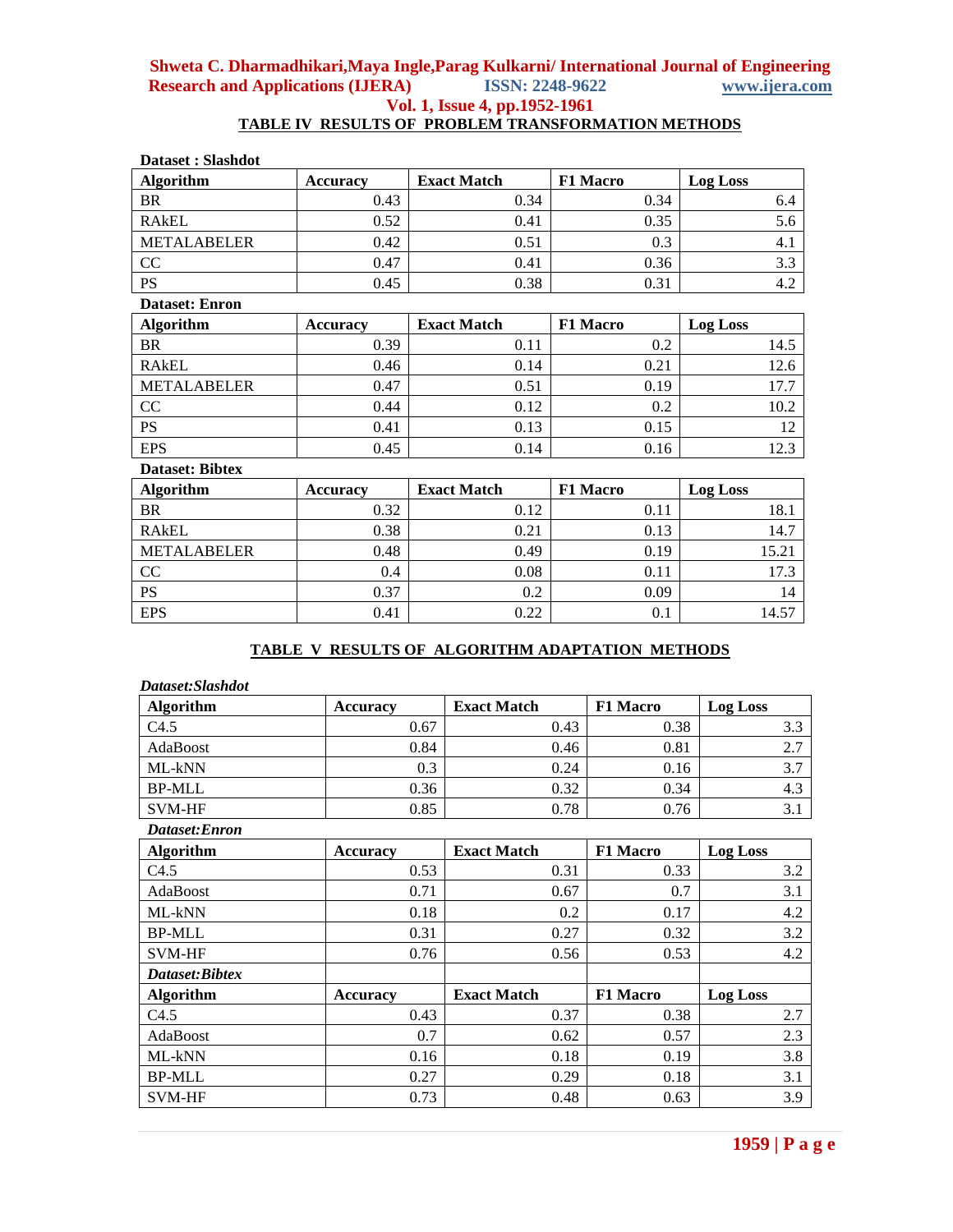## **5 CONCLUSIONS AND FUTURE WORK**

In this paper we have presented comparative empirical study of some popular supervised multi-label classification methods which are applicable to text domain. In the experimental results it can be observed that more accuracy is obtained in case of algorithm adaptation methods as compare to problem transformation methods. But as the algorithm adaptation methods cannot be generalized thatswhy they are less popular. Also all these methods are using labeled training data for classification. However, in real world obtaining the labeled data is very time-consuming task which needs human-intervention; most of the time unlabeled data is available which is large in number. But unfortunately all the above methods are not able to utilize available unlabeled data for the text classification. So in future there is need to devise the methodology which will effectively utilize the available unlabeled data for multi-label text classification.

#### **References**

[1] A. Santos , A. Canuto, and A. Neto, "A comparative analysis of classification methods to multi-label tasks in different application domains", International journal of computer Information systems and Industrial Management Applications". ISSN: 2150-7988 volume 3(2011), pp. 218-227.

[2] R.Cerri, R.R. Silva , and A.C. Carvalho , "Comparing Methods for multilabel classification of proteins using machine learning techniques",BSB 2009, LNCS 5676,109-120,2009.

[3] G. soumakas, I. Katakis, and L. Vlahavas, "Mining Multi-label Data", Data Mining and knowledge Discovery Handbook, O. Maimon, L. Rokach(Ed.), Springer, 2<sup>nd</sup> edition, 2010.

[4] J. Read, B. Pfahringer, G. Homes , and E.Frank , "Classifier chains for multi-label classification"., Proc. Of European Conference on Machine Learning and knowledge discovery in Databases, LNAI 5782(254-269),2009

[5] S. Godbole and S. Sarawagi, "Discriminative methods for multi-labeled classification", 8<sup>th</sup> Pacific-Asia Conference on Knowledge Discovery and Data Mining, 2004.

[6] G. soumakas , I. Katakis , and L. Vlahavas , "random k-Labelsets for Multi-Label Classification", IEEE Transactions on Knowledge and Data Engineering, 2010.

[7] J. Read, B. Pfahringer, G. Homes, and E.Frank, "Multi-label classification using ensembles of pruned sets", Proc. Of 8<sup>th</sup> IEEE International conference on Data Mining, Pisa, Italy, pages 995-1000. IEEE computer Society , 2008.

[8] M.L. Zhang, " ML-RBF : RBF neural networks for multi-label learning" , Neural Processing Letters, 29(2), 61-74 , 2009.

[9] R.E. Schapire , and Y. Singer , "BoosTexter: A Boosting-based system for Text Categorization", Machine Learning, 39(2-3) 135-168.

[10] M.L. Zhang, Z. Zhou , "Multilabel neural networks with Applications to Functional Genomics and Text Categorization" , IEEE Transactions on Knowledge and Data Engineering, 18 , 10 , 1338-1351, 2006.

[11] K. Trohidis, G. Tsoumakas , G. Kalliris , and I. Vlahavas , "Multilabel classification of music into emotions", proc. Of 9<sup>th</sup> International conference on Music Information Retrieval, Philadelphia, PA, USA,2008.

[12] H. Blockeel , L. Schietgat, A. Clare, "Decision Trees For hierarchical multilabel classification: A case study in functional genomics", LNCS 4213(2006) 18-29, 2006.

[13] Ueda, N. Saito, "Parametric mixture models for multi-labeled text", Advances in Neural Information Processing Systems 15 (2003) 721-728.